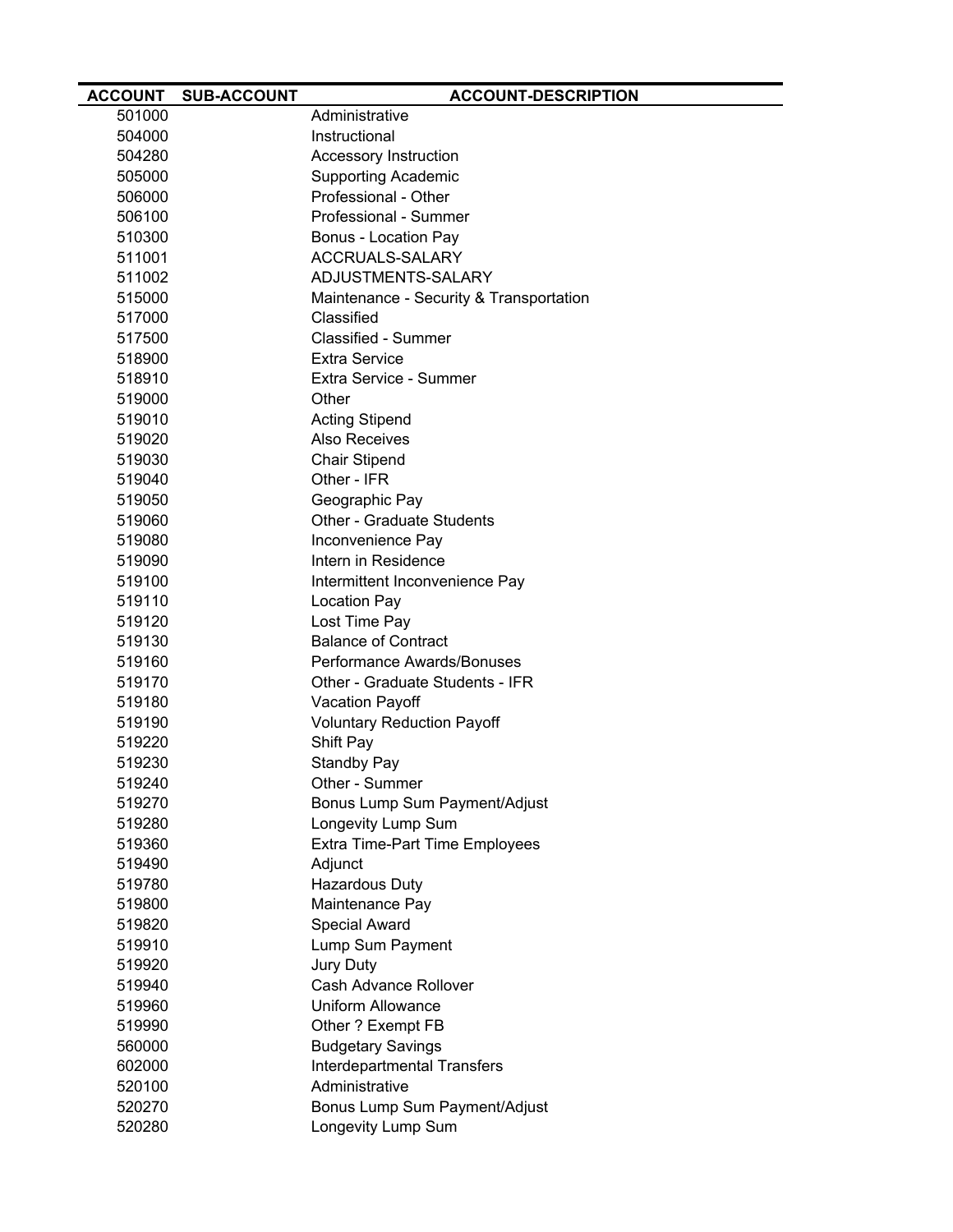| 520300 | <b>Bonus-Location Pay</b>                   |
|--------|---------------------------------------------|
| 520310 | Professional-Other                          |
| 520350 | Professional-Summer                         |
| 520360 | <b>Extra Time-Part Time Employees</b>       |
| 520460 | <b>Other-Graduate Stipend</b>               |
| 520510 | <b>Acting Stipend</b>                       |
| 520520 | <b>Also Receives</b>                        |
| 520530 | <b>Chair Stipend</b>                        |
| 520550 | Geographic Pay                              |
| 520580 | Inconvenience Pay                           |
| 520590 | Intern in Residence                         |
| 520600 | Intermittent Inconvenience Pay              |
| 520610 | <b>Location Pay</b>                         |
| 520620 | Lost Time Pay                               |
| 520630 | <b>Balance of Contract</b>                  |
| 520660 | Performance Awards/Bonuses                  |
| 520680 | <b>Vacation Payoff</b>                      |
| 520690 | <b>Voluntary Reduction Payoff</b>           |
| 520720 | Shift Pay                                   |
| 520730 | <b>Standby Pay</b>                          |
| 520740 | Other - Summer                              |
| 520780 | <b>Hazardous Duty</b>                       |
| 520800 | Maintenance Pay                             |
| 520820 | <b>Special Award</b>                        |
| 520900 | Other                                       |
| 520910 | Lump Sum Payment                            |
| 520990 | <b>Extra Service</b>                        |
| 521000 | <b>Supporting Academic</b>                  |
| 521830 | <b>Teaching Assistant Non-instructional</b> |
| 522000 | Classified                                  |
| 522100 | Classified-Undergraduate Students           |
| 522980 | <b>Classified-Graduate Students</b>         |
| 523000 | Maintenance - Security & Transportation     |
| 523990 | Union Payroll - Exempt FB                   |
| 524000 | Adjunct                                     |
| 524270 | Instructional                               |
| 524280 | Accessory Instruction                       |
| 524830 | <b>Teaching Assistant</b>                   |
| 524840 | Jury Duty                                   |
| 524970 | <b>Accessory Instruction Extra Service</b>  |
| 524980 | <b>Instructional Extra Service</b>          |
| 524990 | <b>Extra Service</b>                        |
| 525000 | Sabbatical                                  |
| 526000 | Other-Undergraduate Students                |
| 526980 | <b>Other-Graduate Students</b>              |
| 526990 | Other-Students-Exempt FB                    |
| 528990 | Interest Expense                            |
| 517480 | <b>Classified - Overtime</b>                |
| 519200 | Out of Title Overtime                       |
| 519210 | Pre-shift Briefing                          |
| 519260 | Overtime - Summer                           |
| 519470 | <b>Holiday Pay</b>                          |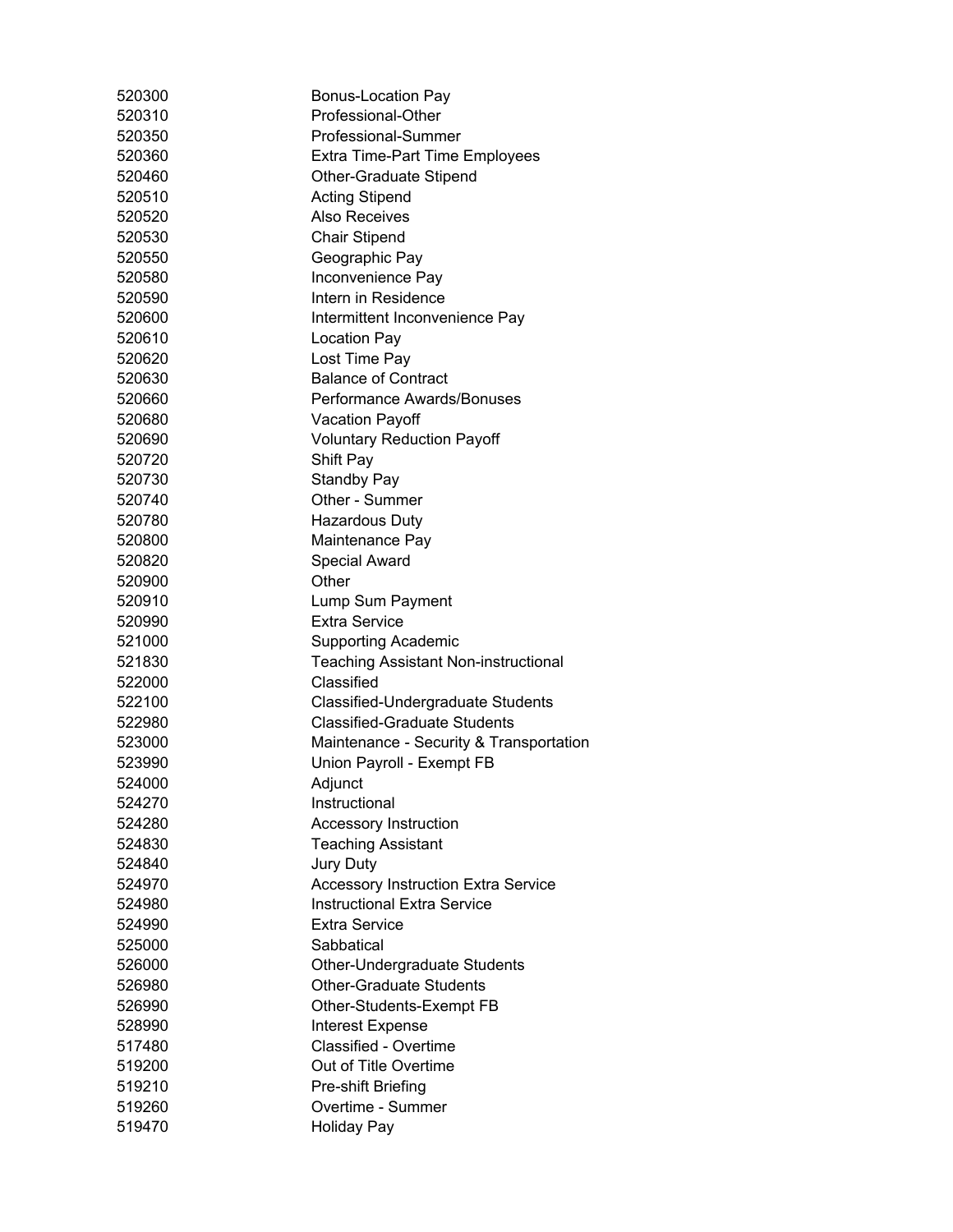| 519480           | Overtime                            |
|------------------|-------------------------------------|
| 519770           | Hazardous Duty - Overtime           |
| 519810           | <b>Recall Pay</b>                   |
| 519850           | <b>Overtime Meals</b>               |
| 520700           | Out of Title Overtime               |
| 520710           | Pre-shift Briefing                  |
| 520760           | Part-time Employee Overtime         |
| 520770           | Hazardous Duty-Overtime             |
| 520810           | <b>Recall Pay</b>                   |
| 520970           | <b>Holiday Pay</b>                  |
| 520980           | Overtime                            |
| 526900           | Other-Undergraduate-Overtime        |
| 526910           | Other-Graduate-Overtime             |
| 530001           | <b>ACCRUALS-SUPPLIES</b>            |
| 530002           | ADJUSTMENTS-SUPPLIES                |
| 530010           | <b>Office Supplies</b>              |
| 530570           | Office Supplies (non-discretionary) |
| 530610           | <b>IT Supplies</b>                  |
| 530670           | Typesetting & Design                |
| 530680           | Labeling & Inserting                |
| 530690           | <b>Printing Supplies</b>            |
| 530950           | <b>Charge Card Purchases</b>        |
| 531000           | <b>Classroom Supplies</b>           |
| 531500           | Lab Supplies                        |
| 531510           | <b>Tank Gas</b>                     |
| 531530           | <b>Hazardous Chemicals</b>          |
| 531540           | <b>Radiation Film Badges</b>        |
| 531550           | Other Supplies (non-discretionary)  |
| 531960           | <b>Athletic Supplies</b>            |
| 532000           | Medical, Dental, Lab Supplies       |
| 532000           | 1000 IMP ORTHOPEDIC                 |
| 532000           | 1002 IMP VASCULAR                   |
| 532000           | 1004 IMP STENTS                     |
| 532000           | 1006 IMP HEART VALVE / RINGS        |
| 532000           | 1008 IMP BREAST                     |
| 532000           | 1010 IMP GYN                        |
| 532000           | <b>1012 IMP ENT</b>                 |
| 532000           | 1014 IMP NEURO                      |
| 532000           | 1016 IMP UROLOGY                    |
| 532000           | 1018 IMP LENSES                     |
| 532000           | 1020 IMP CORNEA                     |
| 532000           | 1022 IMP PACEMAKERS                 |
| 532000           | 1024 IMP AICD                       |
| 532000           | 1026 IMP LVAD                       |
|                  | 1028 IMP ALL OTHER                  |
| 532000<br>532000 | 1030 GLOVES                         |
| 532000           | 1032 DRESSINGS & BANDAGES           |
|                  | 1034 OTHOPEDIC SUPPLIES             |
| 532000<br>532000 |                                     |
|                  | 1036 CATHETERS AND WIRES            |
| 532000           | 1038 ENT SUPPLIES                   |
| 532000           | 1040 NEURO SUPPLIES                 |
| 532000           | 1042 UROLOGY SUPPLIES               |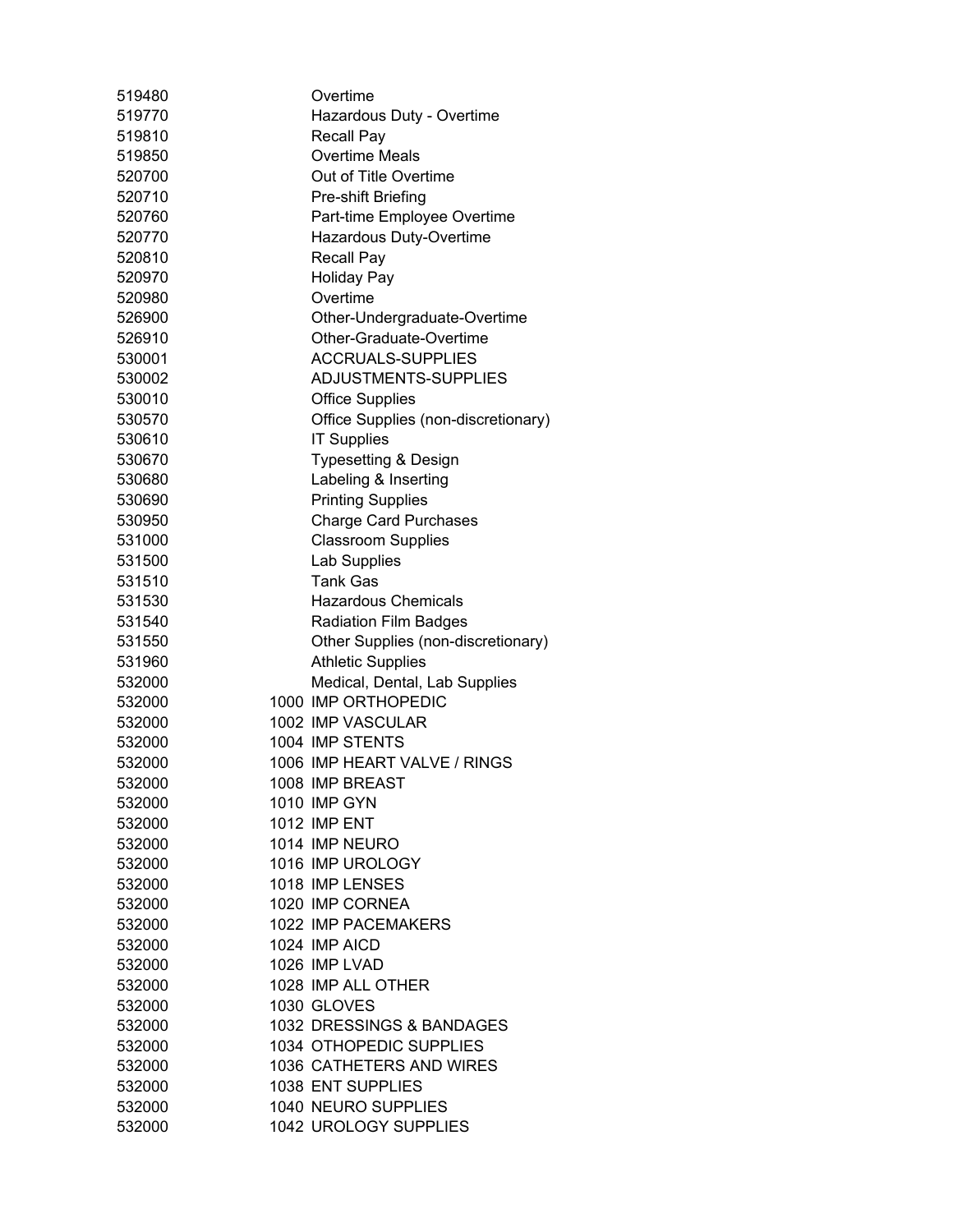| 532000 | 1044 ENDOSCOPY SUPPLIES                    |
|--------|--------------------------------------------|
| 532000 | 1046 PBDS / CUSTOM PACKS                   |
| 532000 | 1048 STAPLES / ENDOMECHANICAL              |
| 532000 | 1050 SUTURES - ETHICON                     |
| 532000 | 1052 SUTURES - USSC                        |
| 532000 | 1054 PERFUSION SUPPLIES                    |
| 532000 | 1056 SURGICAL INSTRUMENTS                  |
| 532000 | 1058 DISPOSABLE INSTRUMENTS                |
| 532000 | 1060 GENERAL SURGERY SUPPLIES              |
| 532000 | 1062 SURGICAL DRAPES                       |
| 532000 | 1064 OTHER OR SUPPLIES                     |
| 532000 | 1066 MEDICAL / SURGICAL SUPPLIES           |
| 532000 | 1068 SKIN & MUCOUS MEMBRANE                |
| 532000 | 1070 CHEMICALS & STAINS                    |
| 532000 | 1072 LABORATORY GLASSWARE                  |
| 532000 | 1074 LAB & DIAGNOSTIC SUPPLIES             |
| 532000 | 1076 LAB MEDIA                             |
| 532000 | <b>1078 FILM</b>                           |
| 532000 | 1080 FILM PROCESSING SOLUTIONS             |
| 532000 | 1082 CONTRAST MEDIA & DIAGNOSTIC SOLUTIONS |
| 532000 | <b>1084 RADIOACTIVE MATERIALS</b>          |
| 532000 | 1086 IV SOLUTIONS                          |
| 532000 | 1088 IRRIGATION SOLUTIONS / ACCESSORIES    |
| 532000 | 1090 LINEN & LAUNDRY REPLACEMENT           |
| 532000 | 1092 UNIFORMS & APPAREL                    |
| 532000 | 1094 OPTICAL DISKS                         |
| 532000 | 1096 OSTOMY SUPPLIES                       |
| 532000 | 1098 MEDICAL GASES                         |
| 532000 | <b>1100 RESPIRATORY SUPPLIES</b>           |
| 532000 | 1102 NEEDLES & SYRINGES                    |
| 532000 | 1104 NUTRITION SUPPLY                      |
| 532000 | 1106 HOUSEKEEPING SUPPLIES                 |
| 532100 | Lab-Chemicals                              |
| 532200 | Lab-Glassware                              |
| 532300 | Lab-Animals                                |
| 532350 | <b>Medical Waste</b>                       |
| 532400 | Lab Supplies                               |
| 532430 | <b>Hazardous Chemicals</b>                 |
| 532440 | <b>Radiation Film Badges</b>               |
| 532460 | Photographic Supplies                      |
| 532470 | <b>Radioactive Materials</b>               |
| 532480 | <b>Controlled Substances</b>               |
| 532490 | Medical Supplies (non-discretionary)       |
| 532500 | Drugs - Prescription & Other               |
| 532500 | 6905 DRUGS-ANTI-INFECTIVE                  |
| 532500 | 6910 DRUGS - ANTI-NEOPLASTIC               |
| 532500 | 6915 DRUGS-NERVOUS-SYSTEM                  |
| 532500 | 6920 DRUGS-BLOOD DEVELOPMENT & COAGULAT    |
| 532500 | 6925 DRUGS-SKIN, MUCOUS & MEMBRANE         |
| 532500 | 6930 DRUGS-CARDIOVASCULAR                  |
| 532500 | 6935 DRUGS-ELECTROLYTIC                    |
| 532500 | 6940 DRUGS-HORMONE                         |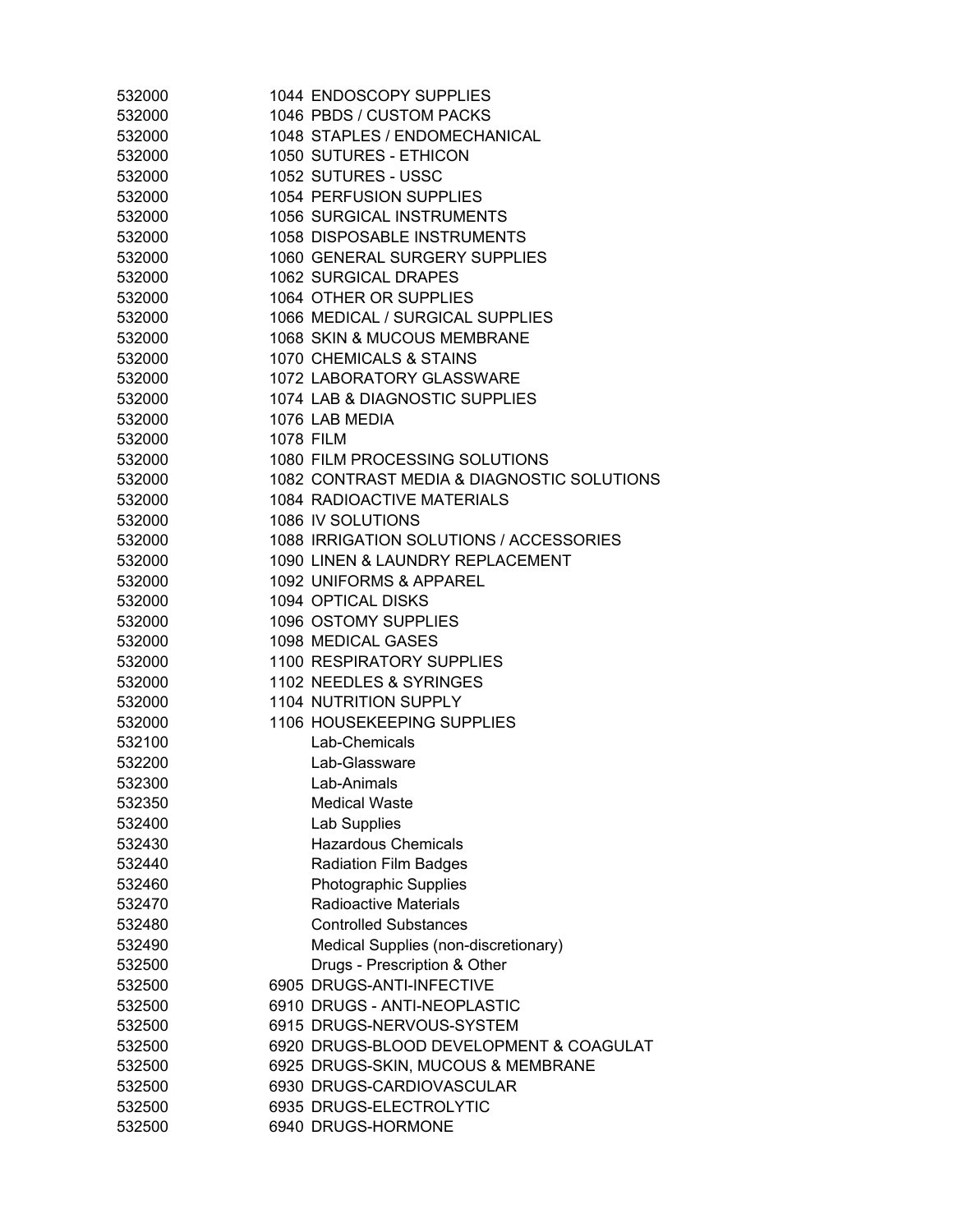| 532500 | 6945 DRUGS-THERAPEUTIC-MISC.              |
|--------|-------------------------------------------|
| 532500 | 6950 DRUGS-NON-THERAPEUTIC                |
| 532500 | 6955 DRUGS-G.I.                           |
| 532500 | 6960 DRUGS - EENT                         |
| 532500 | 6961 DRUGS-SERUMS, TOXOIDS & VACCINES     |
| 532500 | 6963 DRUGS-ALBUMIN (BLOOD DERIVATIVES)    |
| 532500 | 6966 DRUGS-HEMATOPOIETIC GROWTH FACTORS   |
| 532500 | 6967 DRUGS-PHARMACY I.V. SOLUTIONS        |
| 532500 | 6968 DRUGS-THROMBOLYTICS                  |
| 532500 | 6980 DRUGS-PHARMACEUTICAL-OTHER           |
| 532500 | 6990 DRUGS-RECOVER-PHARMACEUTICAL CHARGE  |
| 532990 | Drugs (non-discretionary)                 |
| 533000 | <b>Facility/Residential Supplies</b>      |
| 534000 | Food and Beverage                         |
| 534100 | <b>Books and Periodicals</b>              |
| 534950 | <b>Fuel Oil</b>                           |
| 534960 | Coal                                      |
| 534990 | <b>Other Fuels</b>                        |
| 535610 | <b>Motor Equipment Supplies</b>           |
| 535620 | Supplies and Tools for Maint/Repair       |
| 535630 | <b>Fuel for Motor Vehicles</b>            |
| 536000 | Farm & Garden                             |
| 537700 | <b>Materials for Manufacturing</b>        |
| 537990 | <b>Interdepartmental Transfers</b>        |
| 538000 | <b>Other Supplies</b>                     |
| 538000 | 1000 PURCHASE DISCOUNT                    |
| 538000 | 1001 NON PO RECEIPT                       |
| 538000 | 1002 INVENTORY ADJUSTMENT                 |
| 538000 | 1003 COST VARIANCE                        |
| 538000 | 1004 INVENTORY TRANSFER                   |
| 538000 | 1005 PHYSICAL INVENTORY VARIANCE          |
| 538000 | 1006 SHRINKAGE                            |
| 538000 | 1007 OTHER-HANDLING RESTOCK SCRAP         |
| 538000 | 1008 RETURNS SUSPENSE                     |
| 538000 | 1009 VARIANC SUSPENSE                     |
| 538000 | 1010 INVOICE TOLERANCE                    |
| 538000 | 1011 RECEIPT WRITE OFF                    |
| 538000 | 1012 MATCH WRITE OFF                      |
| 538650 | <b>Clothing and Footware</b>              |
| 549200 | <b>Employee Moving Expense</b>            |
| 592000 | <b>Central Stores Recharge</b>            |
| 592130 | Recycling/Deposits Credit                 |
| 595000 | Central Dup & Print Recharge              |
| 598000 | <b>Operations Recharge</b>                |
| 598100 | <b>Educational Communication</b>          |
| 598300 | <b>Bioelectronic Lab</b>                  |
| 598400 | <b>Radiation Protection Services</b>      |
| 598500 | Scientific Medical Instrument             |
| 540001 | <b>ACCRUALS</b>                           |
| 540002 | <b>ADJUSTMENTS</b>                        |
| 540020 | <b>Travel -Other</b>                      |
| 540950 | <b>Travel -Procurement Card Purchases</b> |
|        |                                           |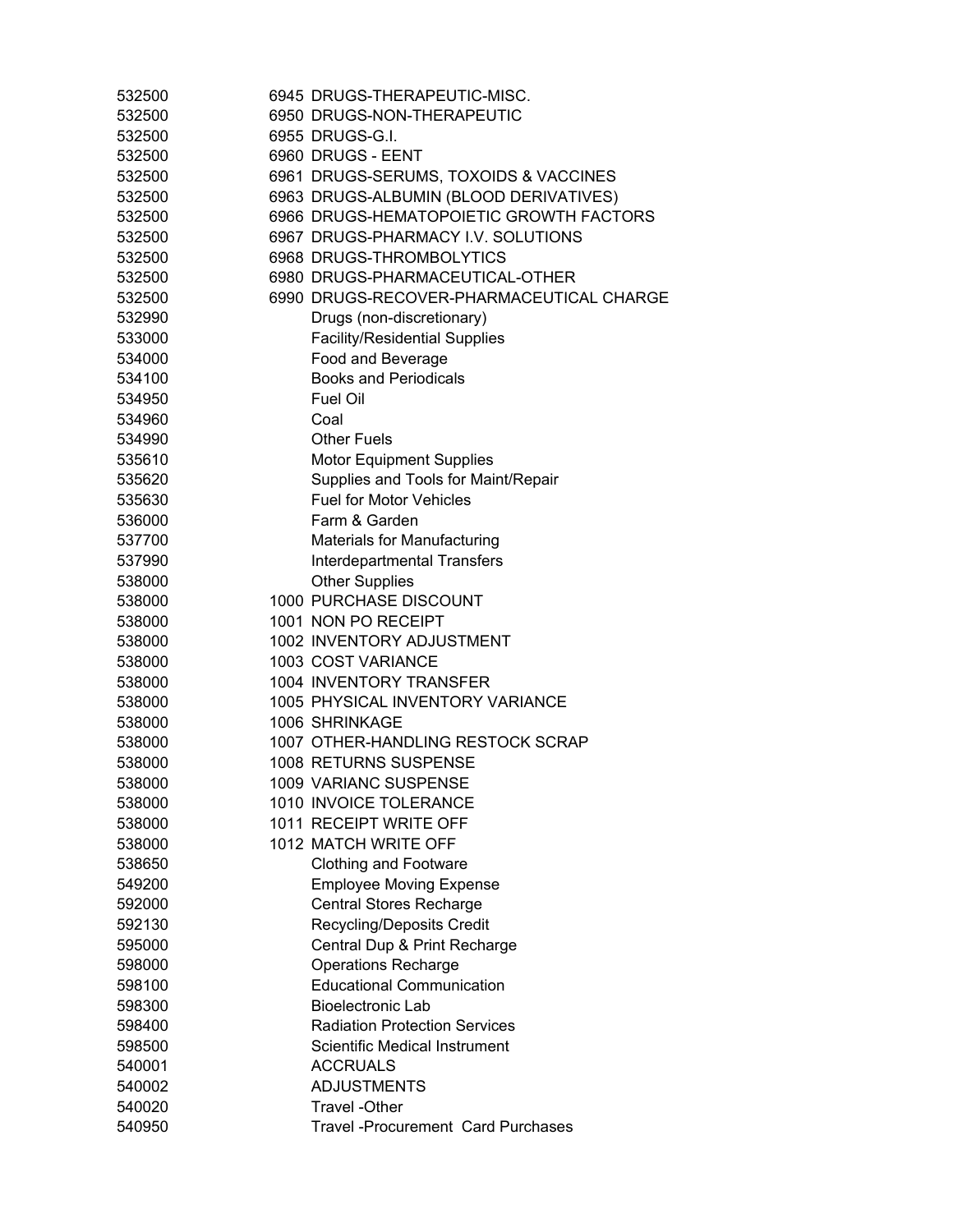| 541500 | <b>Rental Cars</b>                             |
|--------|------------------------------------------------|
| 542000 | Per Diem-Unreceipted Travel                    |
| 542010 | <b>Meals Non-taxable</b>                       |
| 542030 | Meals Taxable                                  |
| 542040 | Lodging                                        |
| 542150 | Air Fare                                       |
| 542250 | <b>Train Fare</b>                              |
| 543000 | Personal Car Mileage                           |
| 548990 | <b>Business Travel Acct (BTA)</b>              |
| 596000 | Automotive - Repairs                           |
| 596010 | Automotive - Gas                               |
| 596020 | Automotive - Credit Cards                      |
| 596030 | Automotive - Fleet Rental                      |
| 596040 | Automotive - Bus Rental                        |
| 596050 | Automotive - Miscellaneous                     |
| 551010 | Leases-IT Equipment                            |
| 551150 | Leases-Other Equipment                         |
| 551250 | Leases-Vehicles                                |
| 551350 | Equipment Maint/Repairs - IT                   |
| 551360 | Equipment Main/Repairs - Other                 |
| 551370 | Equipment Maint/Repairs - Vehicles             |
| 551380 | <b>Equipment Maint/Repairs -Communications</b> |
| 552010 | Leases-Real Property-Base Rent                 |
| 552020 | Leases-Real Property-Tax Escalation            |
| 552030 | Leases-Real Property-Oper Cost Escalation      |
| 552040 | Leases-Real Property-Utilities                 |
| 552050 | Leases-Real Property-Construction Fitup        |
| 552060 | Leases-Real Property-Other                     |
| 552100 | <b>OGS Space Chargeback</b>                    |
| 552900 | <b>Building Repairs</b>                        |
| 5501   | <b>PASNY Electrical Services</b>               |
| 554950 | <b>OFT Computer Center Services</b>            |
| 554960 | <b>OGS Telecommunications</b>                  |
| 555010 | <b>Pasny Electrical Services</b>               |
| 554020 | <b>Telephone Services</b>                      |
| 554250 | <b>Mobile Telecommunication Services</b>       |
| 554990 | <b>IT Telecommunication Services</b>           |
| 579950 | Retainage-Other Than Personal Services         |
| 593000 | Telephone Recharge                             |
| 593010 | Telephone-Local Usage                          |
| 593020 | Telephone-Tolls                                |
| 593030 | Telephone-Install/Relocate                     |
| 593040 | Telephone-Maintenance                          |
| 593050 | Telephone-Adjustments                          |
| 555100 | <b>Other Utility Services</b>                  |
| 555510 | <b>Natural Gas</b>                             |
| 555520 | Electricity                                    |
| 555530 | Steam                                          |
| 555540 | <b>Chilled Water</b>                           |
| 555550 | Water                                          |
| 555560 | Sewage                                         |
| 556010 | Postage and Shipping                           |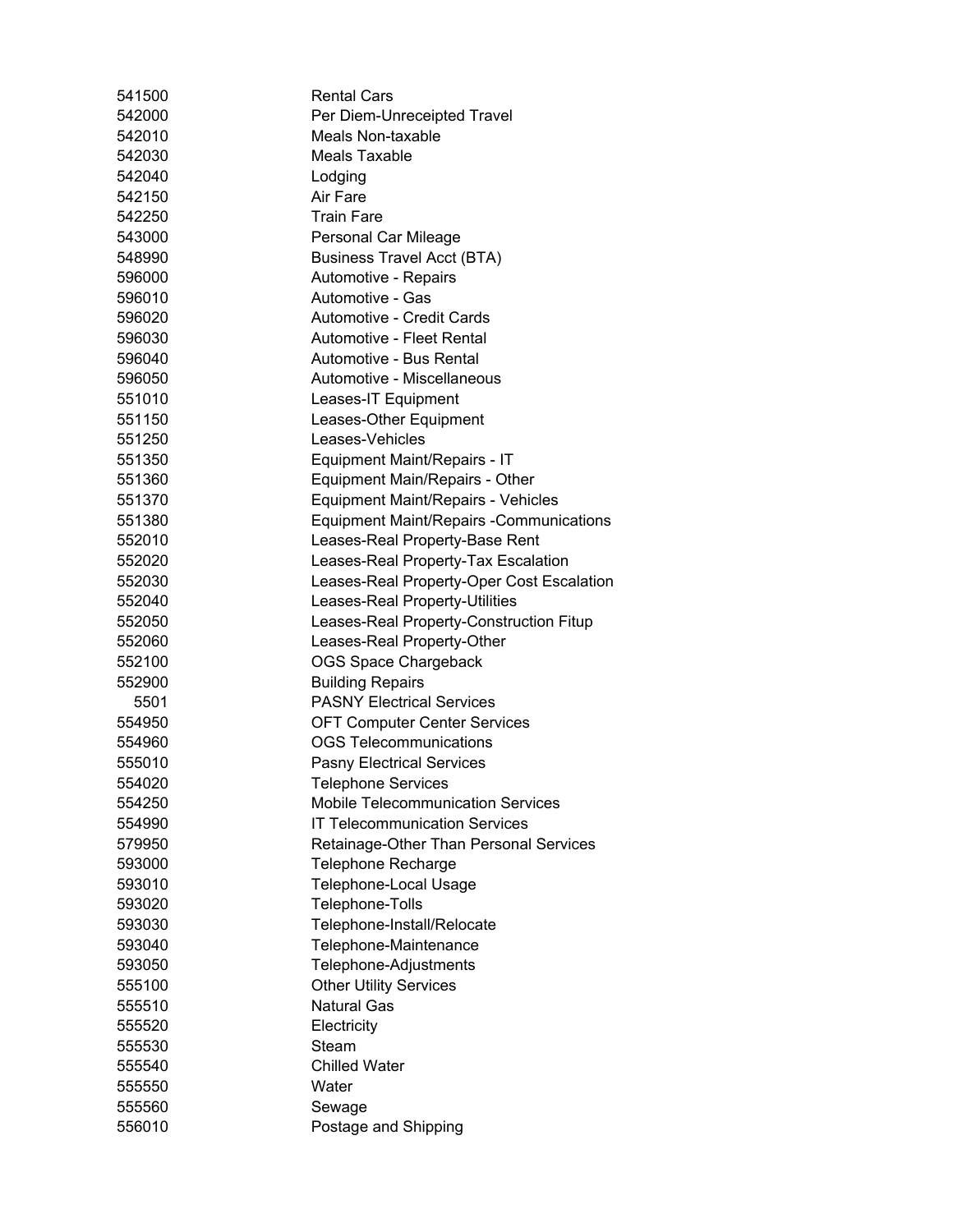| 594000 | Mail & Messenger Recharge                    |
|--------|----------------------------------------------|
| 556070 | <b>Printing Services</b>                     |
| 556080 | <b>Inter-Agency Printing Services</b>        |
| 550030 | <b>Conference/Training Services</b>          |
| 550050 | <b>Subscriptions Services</b>                |
| 550060 | Memberships                                  |
| 556220 | <b>IT Software/Licenses</b>                  |
| 556240 | IT Software Installation/Integration         |
| 556250 | IT Consultant-Design/Develop                 |
| 556260 | <b>IT Software Maintenance</b>               |
| 556280 | <b>IT Hardware Maintenance</b>               |
| 556290 | <b>IT Services-Other</b>                     |
| 556340 | <b>Client Services</b>                       |
| 556350 | <b>Jury Services</b>                         |
| 556370 | Laundry and Linen Services                   |
| 556380 | <b>Building/Property Services</b>            |
| 556410 | Honorariums                                  |
| 556460 | <b>Security Services</b>                     |
| 556470 | <b>Clerical Services</b>                     |
| 556740 | <b>Highway Maintenance Services</b>          |
| 557970 | Interest-Lease Purchase                      |
| 557980 | <b>Late Contract Interest</b>                |
| 557990 | Interest-Late Payment (NPS)                  |
| 558010 | <b>Tuition Waivers</b>                       |
| 558020 | <b>Accessory Instruction</b>                 |
| 558030 | <b>Student Aid Payments</b>                  |
| 558130 | Consultants                                  |
| 558260 | Insurance                                    |
| 558270 | DASNY-Insurance & Overhead                   |
| 558280 | <b>Operating Transfers-Interfund</b>         |
| 558290 | <b>Operating Transfers-Intrafund</b>         |
| 558420 | <b>Manpower Services</b>                     |
| 558450 | <b>Critic Teacher-Stipend</b>                |
| 558460 | <b>Critic Teacher-Waiver</b>                 |
| 558500 | Grad/Teach Assistant Stipends                |
| 558740 | <b>Banking Services</b>                      |
| 558810 | <b>Medical/Clinical Services</b>             |
| 558830 | <b>Advertising Services</b>                  |
| 558850 | <b>Other Services</b>                        |
| 558900 | <b>Accounting &amp; Auditing Services</b>    |
| 558930 | <b>Legal Services</b>                        |
| 558950 | <b>Charge Card Purchases</b>                 |
| 559010 | <b>COMPUTER SERV RECHARGE</b>                |
| 559020 | <b>Community College Operating Exp</b>       |
| 559070 | <b>Higher Education Opportunity Programs</b> |
| 559210 | Legislative Member Items                     |
| 559220 | <b>Emergency Disaster Assistance</b>         |
| 559320 | Jobs Program-Federal Funds                   |
| 559490 | <b>Cornell Cooperative Extension</b>         |
| 559800 | <b>Historic Preservation</b>                 |
| 559980 | <b>Community College Const Costs</b>         |
| 559990 | <b>Interest Expense</b>                      |
|        |                                              |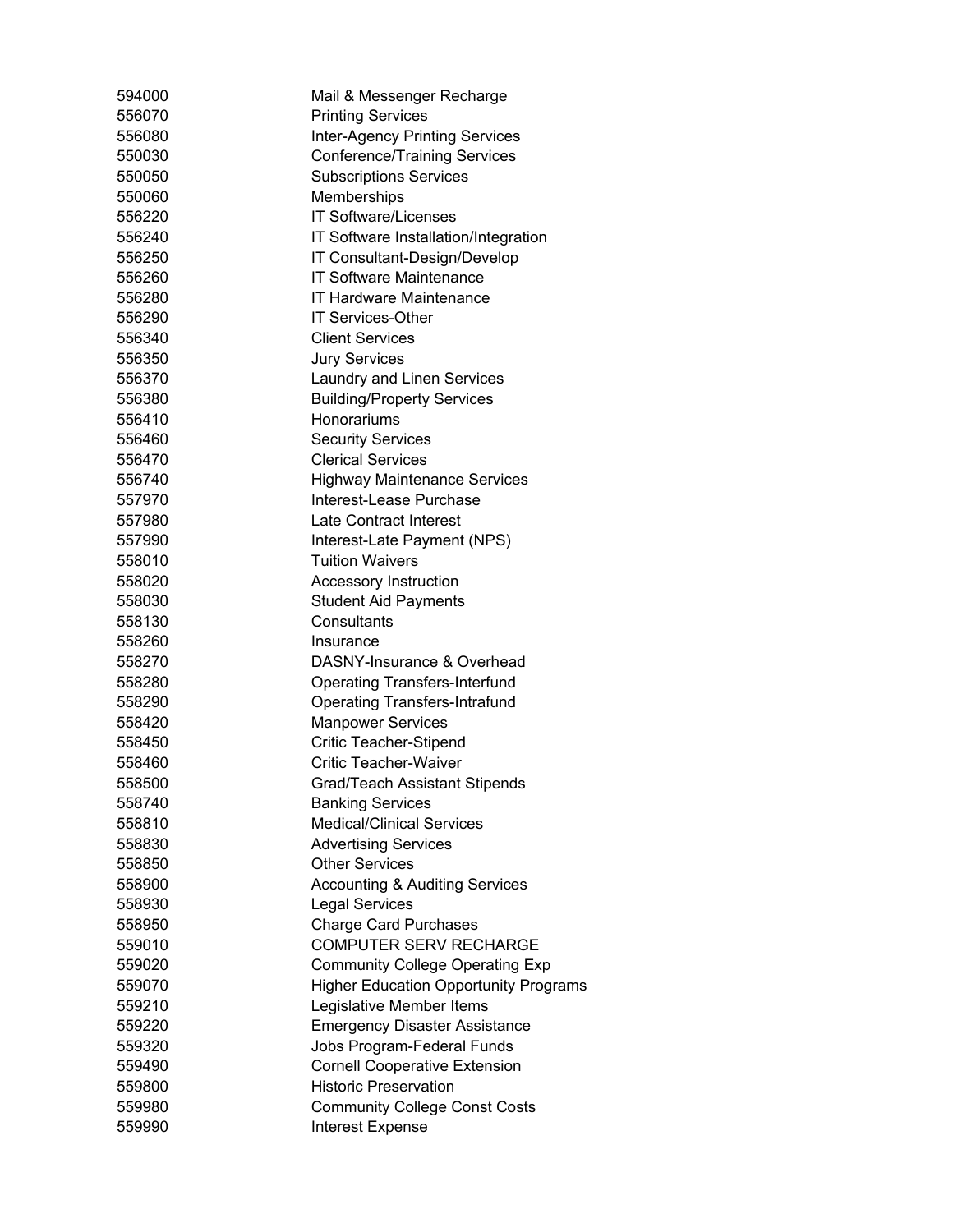| 591000 | <b>Computer Serv Recharge</b>                   |
|--------|-------------------------------------------------|
| 539120 | Cash Advance & Petty Cash                       |
| 549130 | <b>Cash Advance Travel</b>                      |
| 556950 | <b>OSC Procurement Card Charge</b>              |
| 558000 | Cash Advance Other                              |
| 558210 | <b>DASNY Debt Service Principal</b>             |
| 558220 | <b>DASNY Debt Service Interest</b>              |
| 558250 | <b>Operating Transfers-Intrafund</b>            |
| 558300 | <b>Operating Transfers-Interfund</b>            |
| 558410 | Refunds                                         |
| 558630 | Scholarship Payments (NRA)                      |
| 558790 | <b>SUNY Loan</b>                                |
| 560001 | <b>ACCRUALS - CONTRACT</b>                      |
| 560002 | <b>ACCRUALS - ADJUSTMENTS</b>                   |
| 575190 | Contract&Land Pending                           |
| 599990 | Default                                         |
| 570010 | <b>Library Books</b>                            |
| 570100 | <b>Library Serials</b>                          |
| 570200 | <b>Library Audiovisual Materials</b>            |
| 570300 | Library Electronic Info Resourc                 |
| 570400 | Library Doc Delivery/Interlibrary               |
| 570500 | Library Hardware                                |
| 570600 | <b>Library Software</b>                         |
| 570950 | Procurement card purchases                      |
| 572010 | Maintenance & Operation (non-Fixed Asset)       |
| 572020 | Maintenance & Operation - Lease Pur (non-FA)    |
| 572030 | Food Service (non-Fixed Asset)                  |
| 572040 | Food Service - Lease Purchase (non-Fixed Asset) |
| 572050 | Audio Visual (non-Fixed Asset)                  |
| 572060 | Audio Visual - Lease Purchase (non-Fixed Asset) |
| 572070 | Physical Education (non-Fixed Asset)            |
| 572080 | Physical Education - Lease Purchase (non-FA)    |
| 572100 | Vehicles (non-Fixed Asset)                      |
| 572110 | Vehicles-Lease Purchase (non-Fixed Asset)       |
| 572120 | Office Equipment (non-Fixed Asset)              |
| 572130 | Office Equipment-Lease Purchase (non-FA)        |
| 572220 | Furniture (non-Fixed Asset)                     |
| 572230 | Furniture-Lease Purchase (non-Fixed Asset)      |
| 572300 | Medical Equipment (non-Fixed Asset)             |
| 572310 | Medical Equipment-Lease Purchase (non-FA)       |
| 572390 | IT Equipment-Other-Lease Purchase (non-FA)      |
| 572400 | IT Equipment-Other (non-Fixed Asset)            |
| 572410 | PC's (non-Fixed Asset)                          |
| 572420 | Communications Equipment (non-Fixed Asset)      |
| 572430 | PC's-Lease Purchase (non-Fixed Asset)           |
| 572440 | Communications Equipment-Lease Pur (non-FA)     |
| 572450 | Other Equipment-Lease Purchase (non-FA)         |
| 572500 | Other Equipment (non-Fixed Asset)               |
| 572510 | Music Instruments (non-Fixed Asset)             |
| 572520 | Music Instruments - Lease Purchase (non-FA)     |
| 572530 | Lab (non-Fixed Asset)                           |
| 572540 | Lab - Lease Purchase (non-Fixed Asset)          |
|        |                                                 |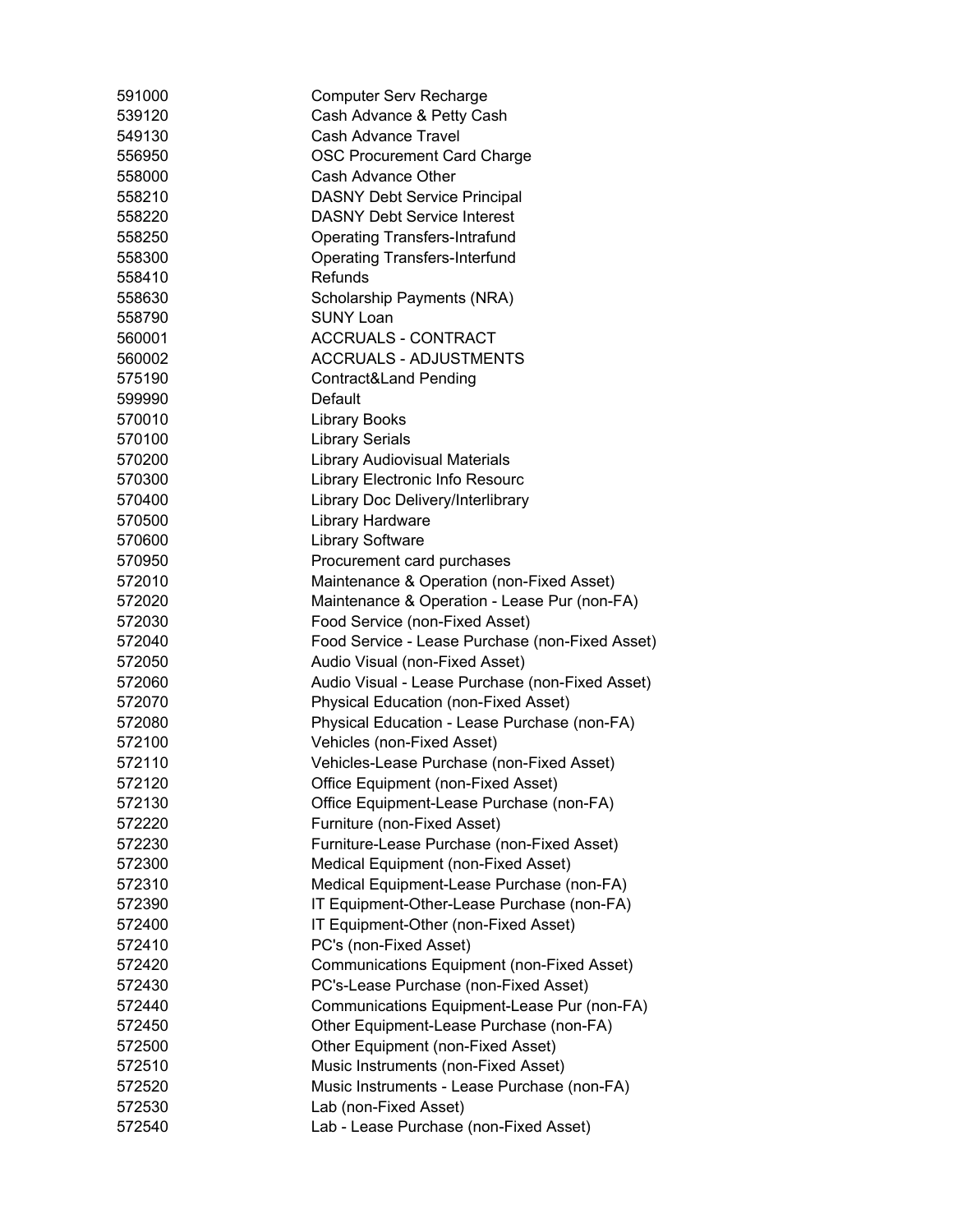| 572550 | Chemistry (non-Fixed Asset)                       |
|--------|---------------------------------------------------|
| 572560 | Chemistry - Lease Purchase (non-Fixed Asset)      |
| 572570 | Physics (non-Fixed Asset)                         |
| 572580 | Physics - Lease Purchase (non-Fixed Asset)        |
| 572590 | Instrumentation (non-Fixed Asset)                 |
| 572600 | Instrumentation - Lease Purchase (non-FA)         |
| 572610 | General Lab Support (non-Fixed Asset)             |
| 572620 | General Lab Support - Lease Purchase (non-FA)     |
| 572630 | Arts & Crafts (non-Fixed Asset)                   |
| 572640 | Arts & Crafts - Lease Purchase (non-Fixed Asset)  |
| 572700 | Printing Equipment (non-Fixed Asset)              |
| 572710 | Printing Equipment-Lease Purchase (non-FA)        |
| 572800 | IT Printers (non-Fixed Asset)                     |
| 572810 | IT Printers-Lease Purchase (non-Fixed Asset)      |
| 572900 | Heavy Equipment (non-Fixed Asset)                 |
| 572910 | Heavy Equipment-Lease Purchase (non-FA)           |
| 573010 | Maintenance & Operation (Fixed Asset)             |
| 573020 | Maintenance & Operation - Lease Pur (FA)          |
| 573030 | Food Service (Fixed Asset)                        |
| 573040 | Food Service - Lease Purchase (Fixed Asset)       |
| 573050 | Audio Visual (Fixed Asset)                        |
| 573060 | Audio Visual - Lease Purchase (Fixed Asset)       |
| 573070 | <b>Physical Education (Fixed Asset)</b>           |
| 573080 | Physical Education - Lease Purchase (Fixed Asset) |
| 573100 | Vehicles (Fixed Asset)                            |
| 573110 | Vehicles-Lease Purchase (Fixed Asset)             |
| 573120 | Office Equipment (Fixed Asset)                    |
| 573130 | Office Equipment-Lease Purchase (Fixed Asset)     |
| 573220 | Furniture (Fixed Asset)                           |
| 573230 | Furniture-Lease Purchase (Fixed Asset)            |
| 573300 | <b>Medical Equipment (Fixed Asset)</b>            |
| 573310 | Medical Equipment-Lease Purchase (Fixed Asset)    |
| 573390 | IT Equipment-Other-Lease Purchase (Fixed Asset)   |
| 573400 | IT Equipment-Other (Fixed Asset)                  |
| 573410 | PC's (Fixed Asset)                                |
| 573420 | <b>Communications Equipment (Fixed Asset)</b>     |
| 573430 | PC's-Lease Purchase (Fixed Asset)                 |
| 573440 | Communications Equip-Lease Pur (Fixed Asset)      |
| 573450 | Other Equipment-Lease Purchase (Fixed Asset)      |
| 573500 | Other Equipment (Fixed Asset)                     |
| 573510 | Music Instruments (Fixed Asset)                   |
| 573520 | Music Instruments - Lease Purchase (Fixed Asset)  |
| 573530 | Lab (Fixed Asset)                                 |
| 573540 | Lab - Lease Purchase (Fixed Asset)                |
| 573550 | Chemistry (Fixed Asset)                           |
| 573560 | Chemistry - Lease Purchase (Fixed Asset)          |
| 573570 | Physics (Fixed Asset)                             |
| 573580 | Physics - Lease Purchase (Fixed Asset)            |
| 573590 | Instrumentation (Fixed Asset)                     |
| 573600 | Instrumentation - Lease Purchase (Fixed Asset)    |
| 573610 | General Lab Support (Fixed Asset)                 |
| 573620 | General Lab Support - Lease Pur (Fixed Asset)     |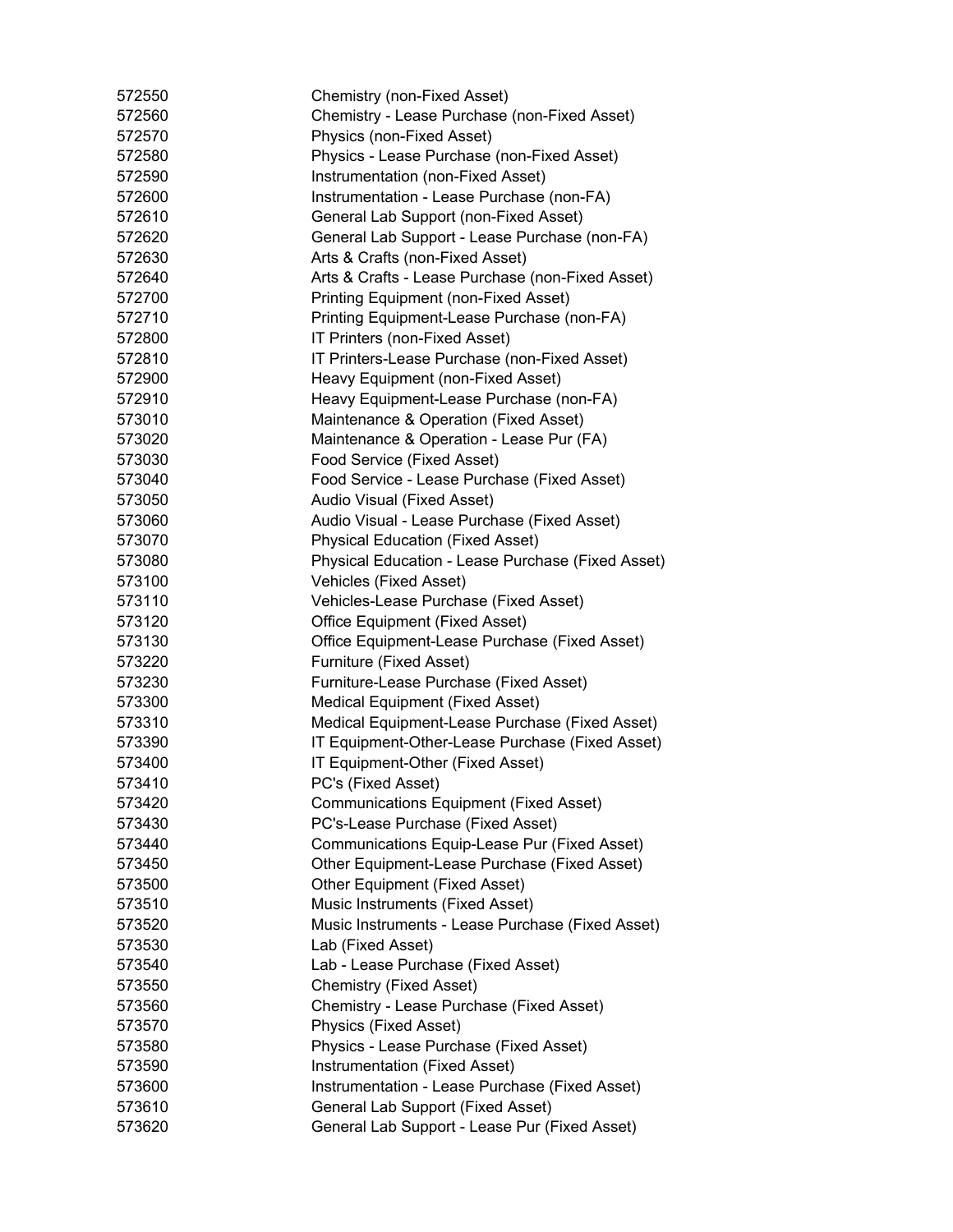| 573630 | Arts & Crafts (Fixed Asset)                     |
|--------|-------------------------------------------------|
| 573640 | Arts & Crafts - Lease Purchase (Fixed Asset)    |
| 573700 | <b>Printing Equipment (Fixed Asset)</b>         |
| 573710 | Printing Equipment-Lease Purchase (Fixed Asset) |
| 573800 | IT Printers (Fixed Asset)                       |
| 573810 | IT Printers-Lease Purchase (Fixed Asset)        |
| 573900 | Heavy Equipment (Fixed Asset)                   |
| 573910 | Heavy Equipment-Lease Purchase (Fixed Asset)    |
| 573950 | Charge Card Purchases-Equip (Fixed Asset)       |
| 574010 | Maintenance & Operation (PCS)                   |
| 574020 | Maintenance & Operation - Lease Purchase (PCS)  |
| 574030 | Food Service (PCS)                              |
| 574040 | Food Service - Lease Purchase (PCS)             |
| 574050 | Dormitory Equipment Replacement                 |
| 574060 | Audio Visual - Lease Purchase (PCS)             |
| 574070 | <b>Physical Education (PCS)</b>                 |
| 574080 | Physical Education - Lease Purchase (PCS)       |
| 574090 | Audio Visual (PCS)                              |
| 574100 | Vehicles (PCS)                                  |
| 574110 | Vehicles-Lease Purchase (PCS)                   |
| 574120 | Office Equipment (PCS)                          |
| 574130 | Office Equipment-Lease Purchase (PCS)           |
| 574220 | Furniture (PCS)                                 |
| 574230 | Furniture-Lease Purchase (PCS)                  |
| 574300 | <b>Medical Equipment (PCS)</b>                  |
| 574310 | Medical Equipment-Lease Purchase (PCS)          |
| 574390 | IT Equipment-Other-Lease Purchase (PCS)         |
| 574400 | IT Equipment-Other (PCS)                        |
| 574410 | PC's (PCS)                                      |
| 574420 | <b>Communications Equipment (PCS)</b>           |
| 574430 | PC's-Lease Purchase (PCS)                       |
| 574440 | Communications Equipment-Lease Pur (PCS)        |
| 574450 | Other Equipment-Lease Purchase (PCS)            |
| 574500 | Other Equipment (PCS)                           |
| 574510 | Music Instruments (PCS)                         |
| 574520 | Music Instruments - Lease Purchase (PCS)        |
| 574530 | Lab (PCS)                                       |
| 574540 | Lab - Lease Purchase (PCS)                      |
| 574550 | Chemistry (PCS)                                 |
| 574560 | Chemistry - Lease Purchase (PCS)                |
| 574570 | Physics (PCS)                                   |
| 574580 | Physics - Lease Purchase (PCS)                  |
| 574590 | Instrumentation (PCS)                           |
| 574600 | Instrumentation - Lease Purchase (PCS)          |
| 574610 | General Lab Support (PCS)                       |
| 574620 | General Lab Support - Lease Purchase (PCS)      |
| 574630 | Arts & Crafts (PCS)                             |
| 574640 | Arts & Crafts - Lease Purchase (PCS)            |
| 574700 | <b>Printing Equipment (PCS)</b>                 |
| 574710 | Printing Equipment-Lease Purchase (PCS)         |
| 574800 | IT Printers (PCS)                               |
| 574810 | IT Printers-Lease Purchase (PCS)                |
|        |                                                 |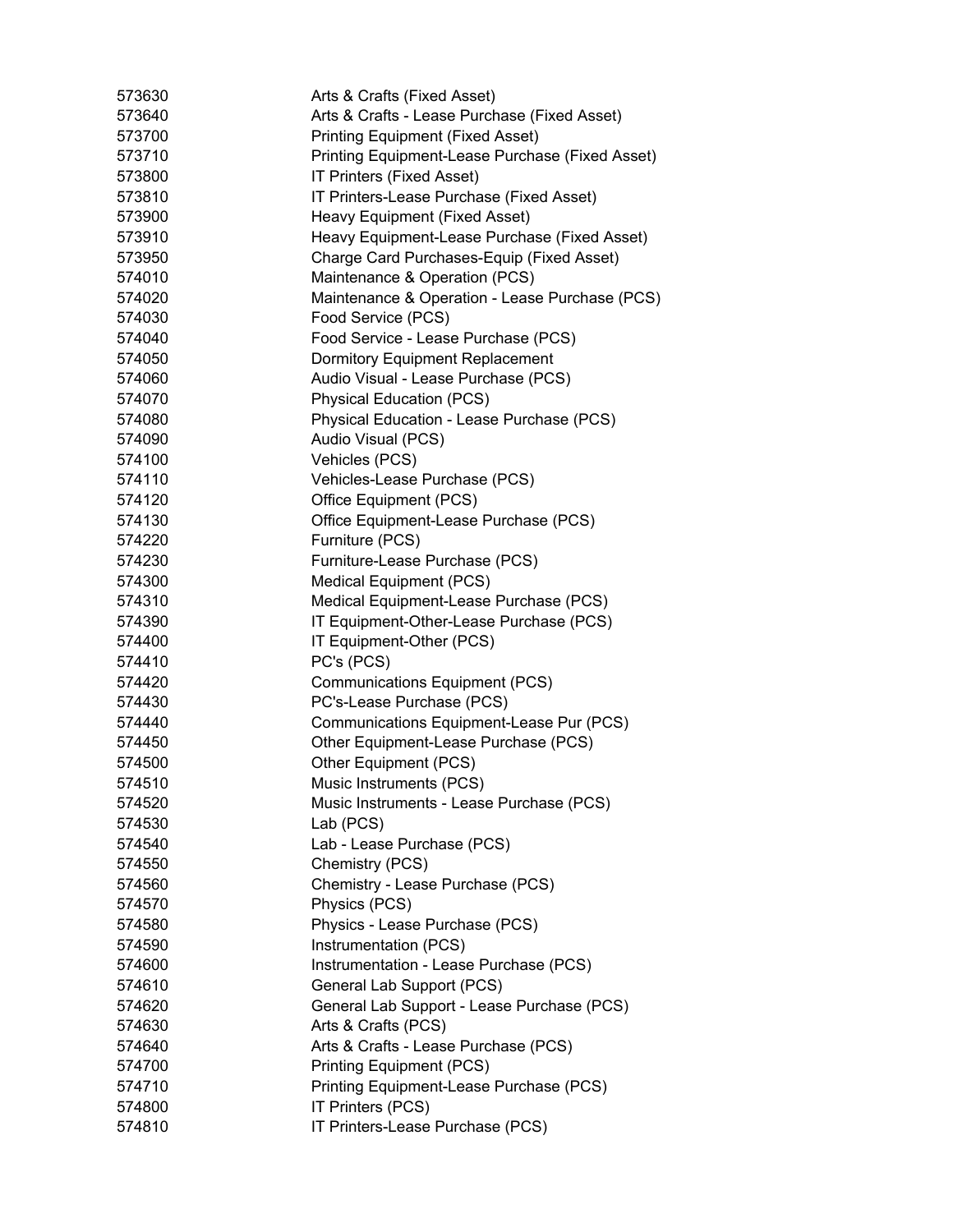| 574900 | Heavy Equipment (PCS)                                |
|--------|------------------------------------------------------|
| 574910 | Heavy Equipment-Lease Purchase (PCS)                 |
| 575000 | <b>Minor Rehabilitation</b>                          |
| 575780 | <b>Construction Crew-Campus</b>                      |
| 575790 | <b>Capital Construction</b>                          |
| 575890 | Site Rep/Campus Proj                                 |
| 575980 | <b>Professional Staff</b>                            |
| 575990 | <b>Arch/Eng Consultant Services</b>                  |
| 576090 | Const Serv Eng-State Projects                        |
| 576190 | <b>Const Serv Eng-Supervision</b>                    |
| 576290 | <b>Const Serv Other</b>                              |
| 576390 | Machinery & Equipment                                |
| 576490 | <b>Office Furnishings</b>                            |
| 576590 | Medical & Health Equipment                           |
| 576690 | <b>Education &amp; Library Equipment</b>             |
| 576790 | <b>Other Equipment</b>                               |
| 558910 | Claims                                               |
| 558920 | Judgements                                           |
| 580110 | <b>ERS Pension Contributions</b>                     |
| 580120 | <b>TRS Pension Contributions</b>                     |
| 580210 | Payments to Retirees                                 |
| 580220 | Payments to Beneficiaries                            |
| 580230 | Death Benefits                                       |
| 580240 | <b>Accidental Death Benefits</b>                     |
| 580300 | Social Security & Medicare                           |
| 580301 | <b>ACCRUALS - Social Security &amp; Medicare</b>     |
| 580302 | <b>ADJUSTMENTS - 'Social Security &amp; Medicare</b> |
| 580400 | Health Insurance-Active Employees                    |
| 580401 | <b>ACCRUALS - Health Insurance</b>                   |
| 580402 | <b>ADJUSTMENTS - Health Insurance</b>                |
| 580403 | GASB 45 - OPEB                                       |
| 580410 | Health Insurance-Retired Employees                   |
| 580500 | Unemployment Insurance                               |
| 580501 | <b>ACCRUALS - Unemployment Insurance</b>             |
| 580502 | <b>ADJUSTMENT - Unemployment Insurance</b>           |
| 580600 | <b>Survivors Benefits</b>                            |
| 580601 | <b>ACCRUALS - Survivors Benefits</b>                 |
| 580602 | <b>ADJUSTMENTS - Survivors Benefits</b>              |
| 580610 | <b>Workers Compensation Insurance</b>                |
| 580611 | <b>ACCRUALS - 'Workers Compensation Insurance</b>    |
| 580612 | ADJUSTMENTS - 'Workers Compensation Insurance        |
| 580660 | Employee Benefit Fund                                |
| 580700 | Dental Insurance                                     |
| 580710 | Vision Insurance                                     |
| 580800 | <b>Staff Benefits-Unclassified</b>                   |
| 580830 | <b>Disability Insurance</b>                          |
| 580860 | <b>TIAA Pension Contributions</b>                    |
| 580861 | <b>ACCURAL - Pension Contributions</b>               |
| 580862 | <b>ADJUSTMENT - Pension Contributions</b>            |
| 580900 | <b>Other Staff Benefits</b>                          |
| 575500 | Improv Other Than Bldg (Const Seg-7)                 |
| 575600 | Improv Other Than Bldg Force Acct (Const Seg-7)      |
|        |                                                      |